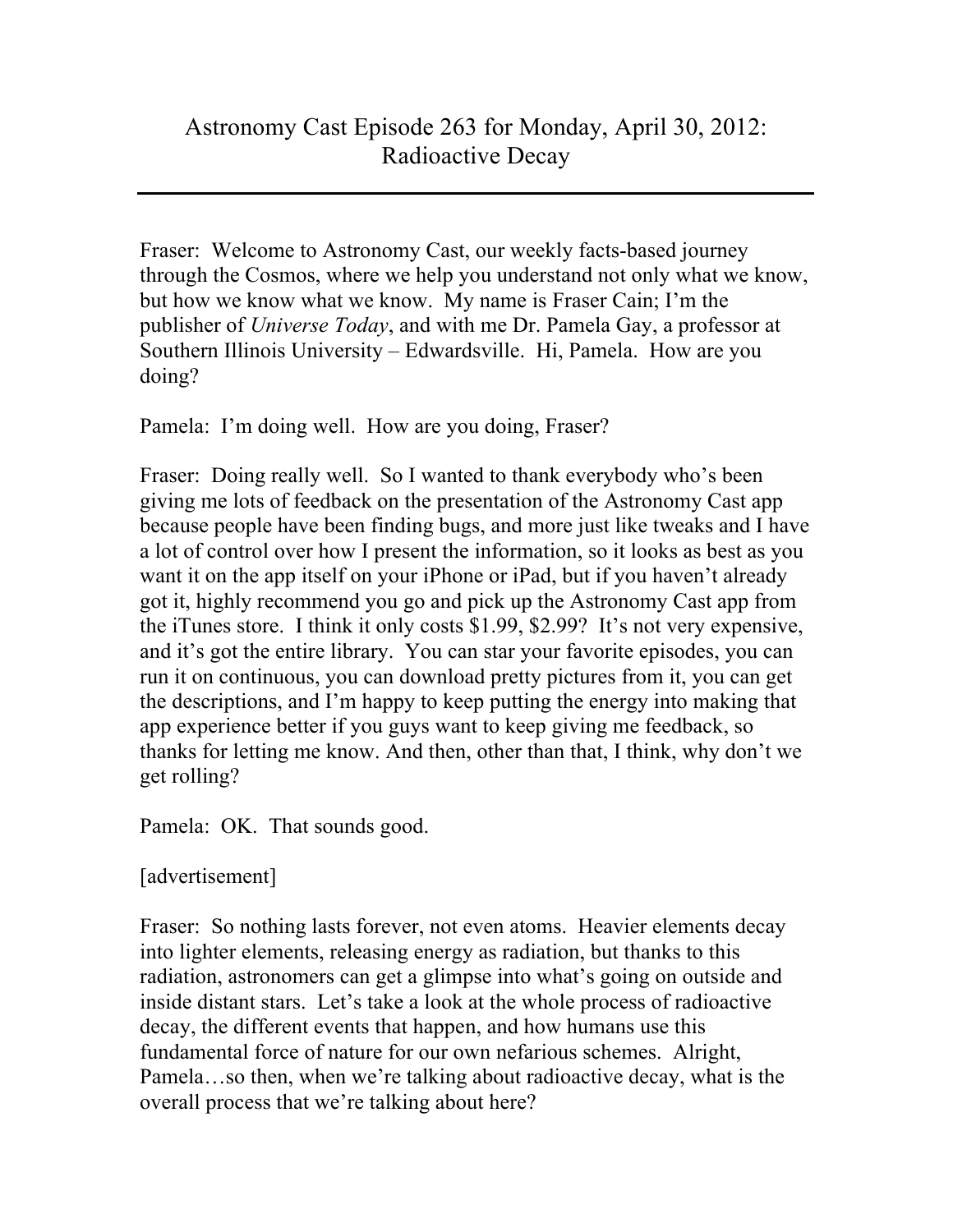Pamela: Well, there's a whole variety of different processes, but they all boil down to one concept: you have one atom, it's in a high-energy state, and there's something not quite stable about it, and so it gets rid of that instability by releasing energy in some form or another, and becoming something new in the process. So it could be as simple as an atom that's at a slightly higher energy configuration that gives off gamma ray radiation and collapses into the same type of atom, but in a slightly different configuration of alignments of spin and things like that, or it can be something as complicated as it undergoes a decay process that causes it to give off a helium atom (an alpha particle), and it becomes an entirely new type of atom in the process.

Fraser: But I think it's important to understand the distinction between radioactive decay of elements, and the kinds of reactions that happen between molecules.

Pamela: Right.

Fraser: You know, we can have chemical processes that are giving off energy and recombining atoms together, or recombining molecules together, and that's different, right?

Pamela: Right, so you have…atoms bond in a couple of different ways. There's what are called ionic and covalent bonds, and basically, the idea is that they either share electrons, such that they're filling each other's energy levels, but the electrons belong to one atom, or you have molecules that are formed by electrons that are going back and forth between two atoms and are getting shared. Both of these different types of bonds…they may give off energy in the process of getting torn apart, they may give off energy in the process of coming together -- it depends on if it's exothermic or endothermic, but this is just temperature energy. Occasionally, you'll get "flameage." Drop phosphorus into water -- flameage occurs. It's awesome, but with radioactive decay, you actually have the atom itself is reconfiguring, and the energy that is given off here, you're getting gamma ray, which is deadly, or you're getting alpha particles, which can be deadly, or you're getting beta decay, again, can be deadly in large amounts, so it's a difference between heat – kind of exciting, or death, which is more than a little exciting.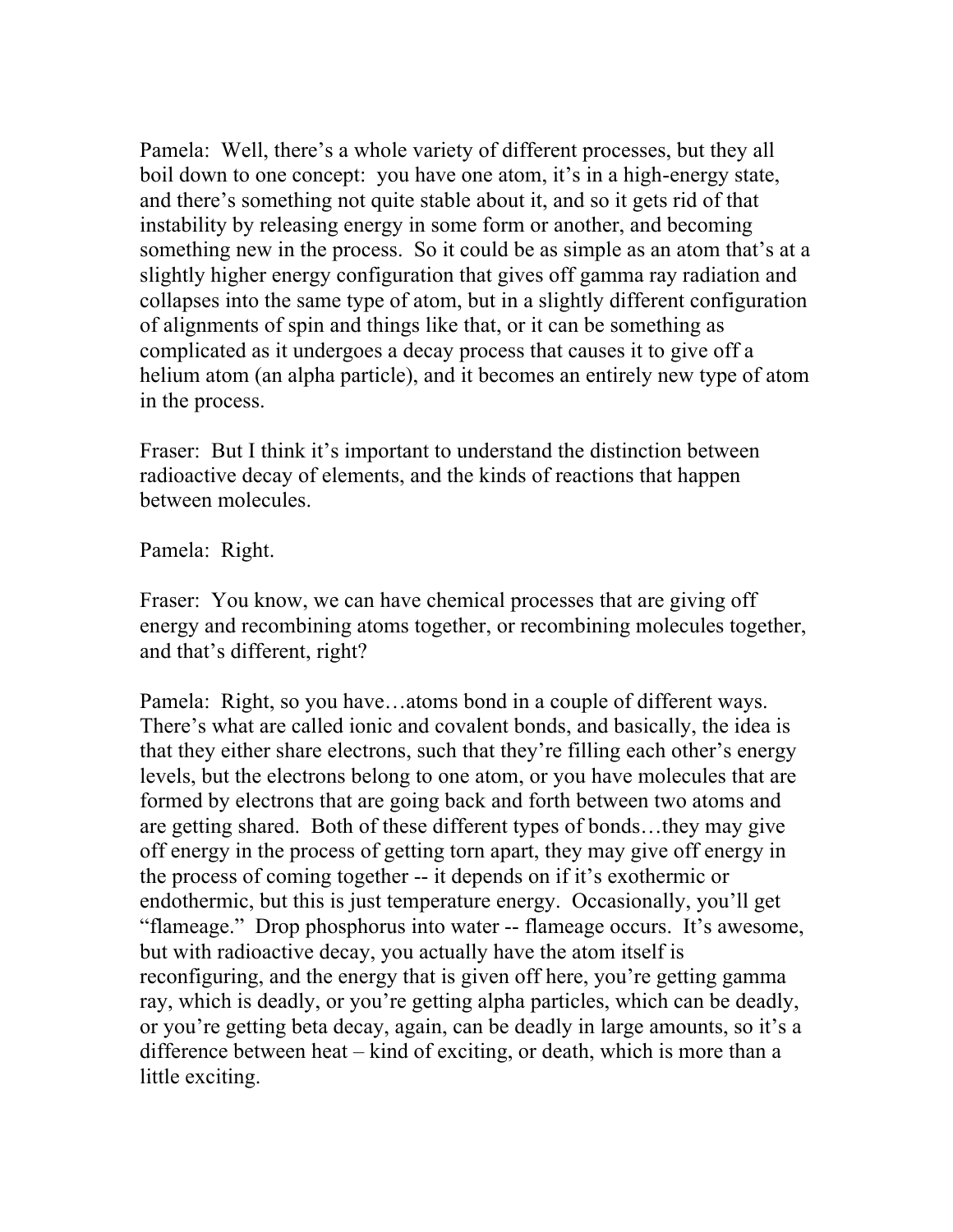Fraser: Right, but I guess to use an analogy would be the equivalent of having a big box of Lego, and you're moving the Lego around and making different cars and houses and airplanes and things…

Pamela: …or your Legos spontaneously become Tinker Toys.

Fraser: Well, that's exactly it, right? And so at the end of the day, you still have Lego. It's still Lego pieces, and you can still recombine them in different ways, and if you had a certain number of little square pieces and little guys, then you'd end up with the same number by the end of it, but as you said, radioactive decay is if your Lego was actually turned into something else, like Tinker Toys, or…I don't know, glue, and pencils and paper, or other creative elements, so it's a completely different process that's going on. Great! Well, I know you hinted at it a bit, but what are the different kinds of radioactive decay that will happen?

Pamela: So the three primary types of decay are ever so uniquely named alpha decay, beta decay…or alpha radiation, beta decay and gamma radiation -- so it's boring names, but they come from the history. When people first started realizing that there was radioactive decay going on, they had no clue what was happening other than if they took special, sensitive glass plates, put them in a drawer wrapped up in black paper, put Uranium salt on top of it, and the idea of uranium salt is a little bit terrifying…

Fraser: It's something that we all... how many times have I sprinkled some Uranium salt on black paper to find out what's going on?

Pamela: [laughing] And this is just where you have to remember that salts are something that is unique to chemistry, and does not refer strictly to food items. So they realized that when they put this uranium salt on top of this special, sensitive glasses (it was glass that was treated with various materials) that the glass was getting developed by *something*, and so they started experimenting, finding different materials that would do this, and as they played, they discovered that in some cases they were able to block the strange rays coming off with just a piece of paper: that's alpha decay. They realized in other cases that in order to block the strange rays that were coming off, they needed something a little more substantial like a sheet of aluminum: that's beta decay. And then, they realized in other cases that radiation was going to blast through just about anything, and lead bricks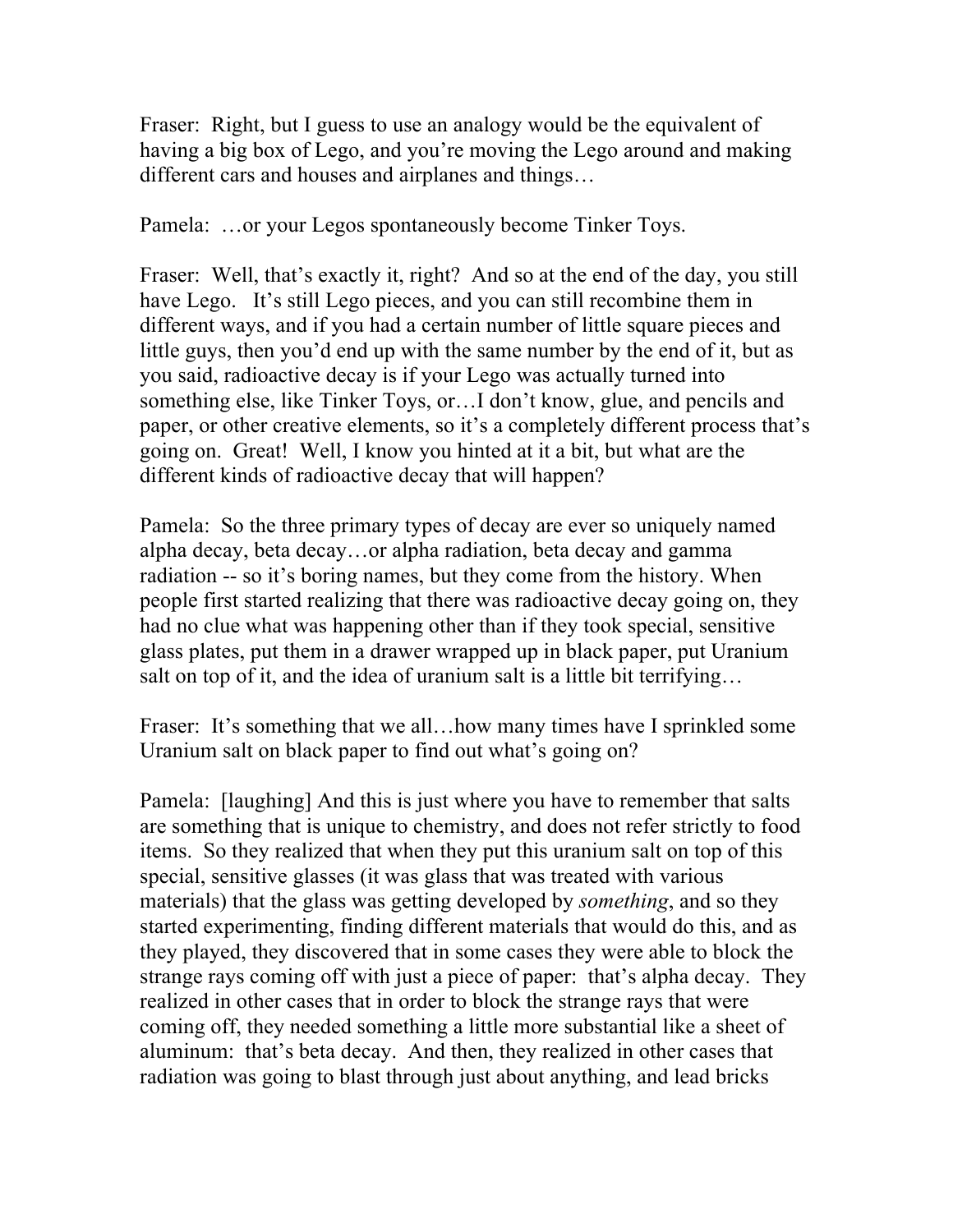were required: and that's the gamma radiation. So it all started off with: "Let's break it down by what's needed to block that radiation."

Fraser: And so...and then, what is actually going on inside the elements themselves? Why are you getting different kinds of radiation coming off?

Pamela: Well, so with alpha decay, you have an atom that's in an unstable configuration, where it has more protons and neutrons that it's comfortable with, and so its way of getting out of this high-energy state is to literally spit out two protons and two neutrons, which makes up a helium atom.

Fraser: But why does it want more? Or why does it have more protons and neutrons than it's comfortable with? I mean…is there some magic number?

Pamela: Well, it's a matter of atoms have different energy states based on how much stuff is in the nucleus, and the protons are basically getting glued together through different forces that we don't deal with at the macroscopic scale, and as the atoms hit different configurations, it's sort of like when you're building with blocks. If you've ever played Jenga, there's certain energies of the Jenga building blocks that you're like, "Oh, only having one block going across the center -- that's not as stable as having two blocks going across on the edges." Atoms are kind of the same way. They hit certain configurations where there's just a few too many protons, and it's not as stable a configuration of those building blocks.

Fraser: And so can you go through waves, where it's unstable, getting worse, and then it gets stable again?

Pamela: Exactly.

Fraser: Right. OK.

Pamela: And so there are entire tables of what are called nucleotides. This is the different combinations of protons plus neutrons that make up all the different atoms, and there's all these different valleys of stability as you go up, and so even for smaller atoms…so carbon 14 is an example of this. Carbon 14: it's a perfectly normal atom, you and I both have it in our body, but it's not the most stable of atoms out there, and it would like to collapse to a slightly different energy that's more stable, and so there's just all these different peaks and valleys of stability and instability. So with certain heavy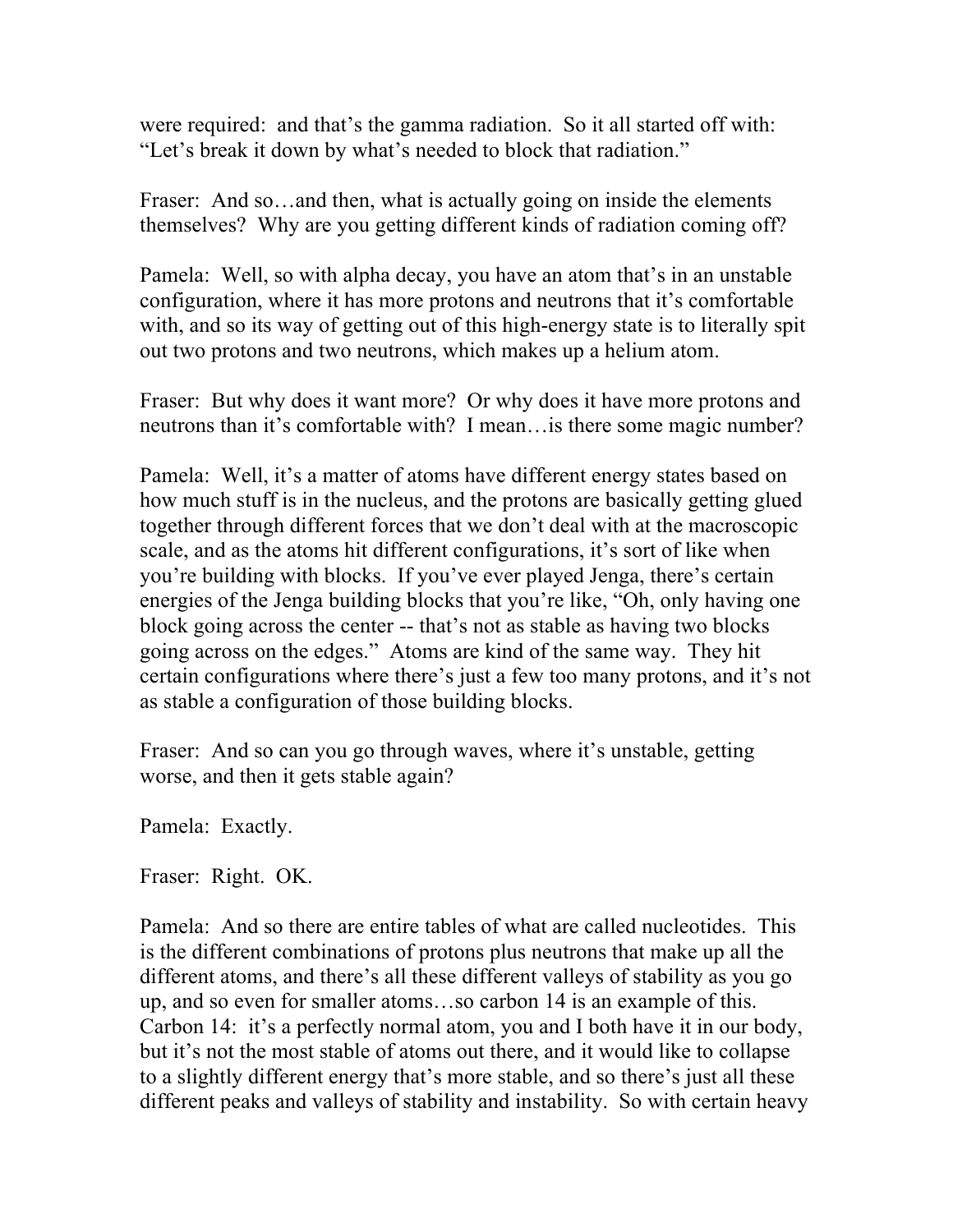atoms -- atoms that typically have more than 52 protons in them -- you have these configurations where it doesn't want to just decay, but it wants to spit out an entire helium atom at a fairly high velocity, and that high velocity helium atom, when it hits you, it imparts a whole lot of energy in a fairly small distance, and all of that energy getting absorbed by human flesh can be a bad thing, so we prefer not to expose humans to large amounts of alpha particles.

Fraser: And so let's pretend that we did. So, let's say that you've got some quantity of an unstable element, and you put your hand next to it, on it…

Pamela: Yeah?

Fraser: You'll get a burn?

Pamela: You're going to get a burn; you're going to absorb radioactive materials, and what's bad about this is depending on how it hits (and this is true of all radiation) is it can actually damage your DNA, and damaged DNA sort of leads to cancers, and things like that, and so a lot of the early research on this -- they didn't know they were dealing with something that was dangerous. So Marie Curie -- she ended up dying from aplastic anemia which is believed to have been caused by working with radioactive materials, and the insane part about this is when they first discovered all this radioactive material, they started doing crazy stuff with it…making all sorts of elixirs and medicines, not knowing what it did.

Fraser: Tonics – drink it up! Yeah.

Pamela: And so all these tonics -- yes! All these tonics…and they were basically giving people all sorts of radiation poisoning, and it wasn't a good thing.

Fraser: OK, so back to our first example...so, we've got this situation where you've got an element (or a pile of Jenga blocks), and…

Pamela: A pile of Jenga blocks…yeah.

Fraser: ...and it is unstable and it wants to kick out exactly a helium atom.

Pamela: Two protons, two neutrons…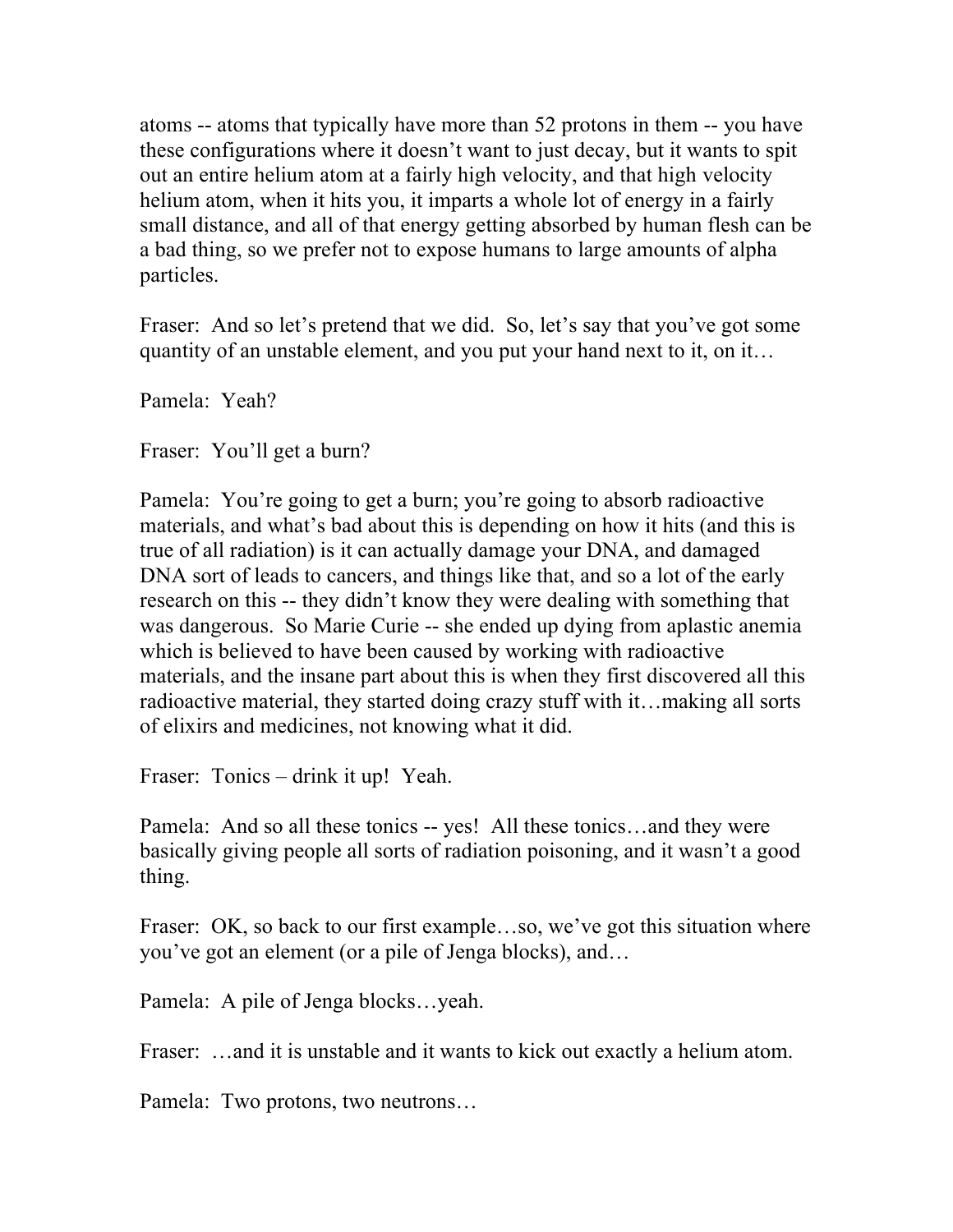Fraser: Together.

Pamela: Together – no electrons involved, so this is a fully ionized helium atom…kicks it out, and suddenly you have a new element, and you also have a particle that can do you a little bit of harm, but what's neat is because they are easy to block, it's fairly safe to deal with these things, and we actually have alpha decay around us all the time. So anyone who has a fire detector in their house, a smoke detector in their house (and everyone listening should have at least one, and preferably four or five smoke detectors in their house)…smoke detectors use americium (and I'm sorry if I mispronounced that)…americium 241 in the detector, and what the americium does is it ionizes the air in a small gap, and this ionized gap… there's current flowing through it, and when smoke gets into this gap, it breaks off the current, and it's that change in current that causes the smoke detector to go off. Now, it is possible (and there are cases of kids doing this for science fair)…it is possible to gather all this radioactive material and do bad things, but that requires a whole lot of smoke detectors, so in general, it's not a big deal. There's also alpha decay gets used in radioisotope thermal electric generators – these are RTGs.

Fraser: Yeah! Those are for space!

Pamela: Space RTGs are kind of awesome. They use Plutonium 238. Unfortunately, here in the United States, we're out of Plutonium 238 for RTGs, so we're hoping Congress will approve the reproduction of this, or turning back on the production lines for this particular radioisotope, but this is another example of alpha decays getting used to generate heat energy and power awesome things -- in this case, spacecraft.

Fraser: OK, and then, as you said, once that helium atom has been liberated, you've got a completely new element, and this is going back to our Lego box analogy. This is us taking a little Lego guy, and then popping off his head, and now he's actually a wing.

Pamela: [laughing] So you have like uranium goes to thorium, plus helium…

Fraser: Plus helium...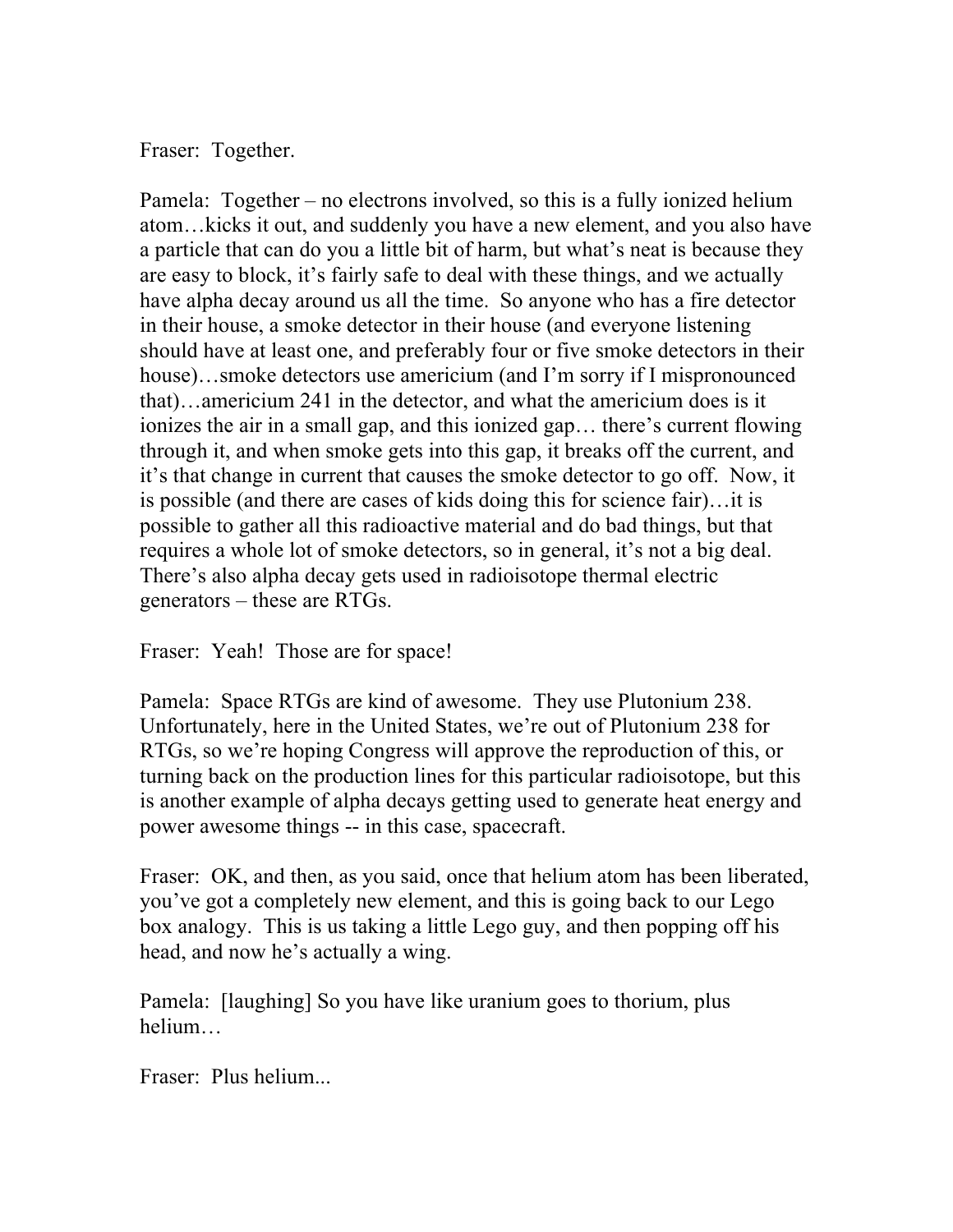Pamela: So, that's one of the common things that we're looking at. So you take an atom, knock it down by two -- you have a new atom.

Fraser: Alright. Well now, you predicted three types…

Pamela: I did.

Fraser: ... of radioactive decay, and you've only given us one, so let's hear another one.

Pamela: So the other type of decay is beta decay, and so here there's actually two different types of beta decay: normal beta decay, inverse beta decay, and in both of these cases, you have an atom that is almost stable, but it would rather that one of its protons was a neutron, or vice versa. So protons and neutrons are very, very similar in mass. The major difference between them is protons have a positive charge, neutrons have no charge, so neutrons are actually a more stable configuration for things like really dense stars, but in general, neutrons by themselves -- you stick one on a shelf, it very quickly decays into a proton, and it gives off an electron, and an antielectron neutrino in the process. So depending on what you have, one configuration or the other is more stable; it depends on everything added together. Predicting what is going to happen requires many years of quantum mechanics. We're not going to get into that in the thirty minutes of this episode, but at the end of the day, what's kind of awesome is you can have an atom, it's sitting there, it's not quite content, and spontaneously one of its neutrons becomes a proton, and it gives off an electron and an antielectron neutrino. Or you have an atom that's sitting there being not quite happy, and spontaneously, one of its protons becomes a neutron, it gives off a positron and an electron neutrino, so it keeps everything nice and conserved charge-wise, and in the process, you end up with a new type of atom again.

Fraser: But you don't lose...oh, that's right because one of your neutrons has turned into a proton, so you're actually going up one.

Pamela: Right, or down one because you can also have… so you can have a neutron that goes to a proton, or you can have a proton that goes to a neutron. It depends on…it's either a beta minus or a beta plus decay, so inverse beta decay, or regular beta decay.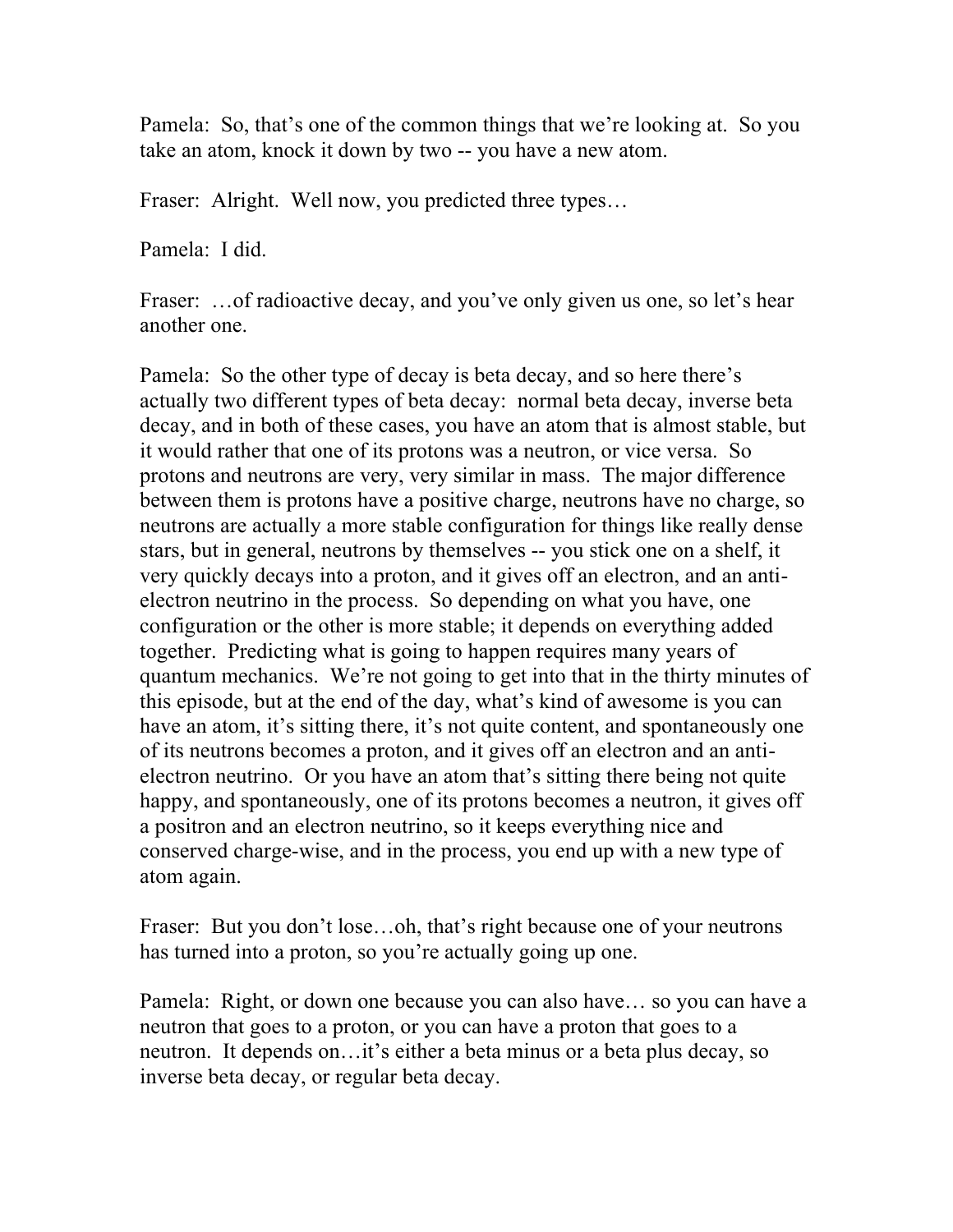Fraser: Right, but the point being...with the neutrons, I know, you can decay neutrons, and you can get different versions of the same element, though, right?

Pamela: Right.

Fraser: You can have carbon 14...you're measuring the amount of carbon 14 that's left in a piece of old wood because you're trying to determine how much of it has already decayed…

Pamela: Exactly.

Fraser: … but it's still carbon. It hasn't turned into…

Pamela: It's still carbon, so…

Fraser: ... it hasn't changed into oxygen.

Pamela: When you have a proton change into a neutron, then the atom changes identity. When you have a neutron change into a proton, the atom changes identity. So either way you're going up or down, but with what you're talking about you simply have a gamma ray given off, in which case the number of protons stays constant, so you're jumping ahead.

Fraser: Whoa! Did I just preview the third...? I'm sorry. I'm sorry. Let's go back then. Pretend I didn't say that.

Pamela: [laughing] So with beta decay, you can…for instance, cesium 137 goes to barium 137, but you've now changed from having 55 protons to having 56 protons, and in the process, you've given off an electron, and you've given off an anti-electron neutrino, so with beta decay you always have you're either going up one or going down one, depending on which direction is going on.

Fraser: But is it always going to want to go on that same way? Is it random that it's going to go one way or the other way? Or will a certain…?

Pamela: A specific atom will always go one way,

Right. Yeah.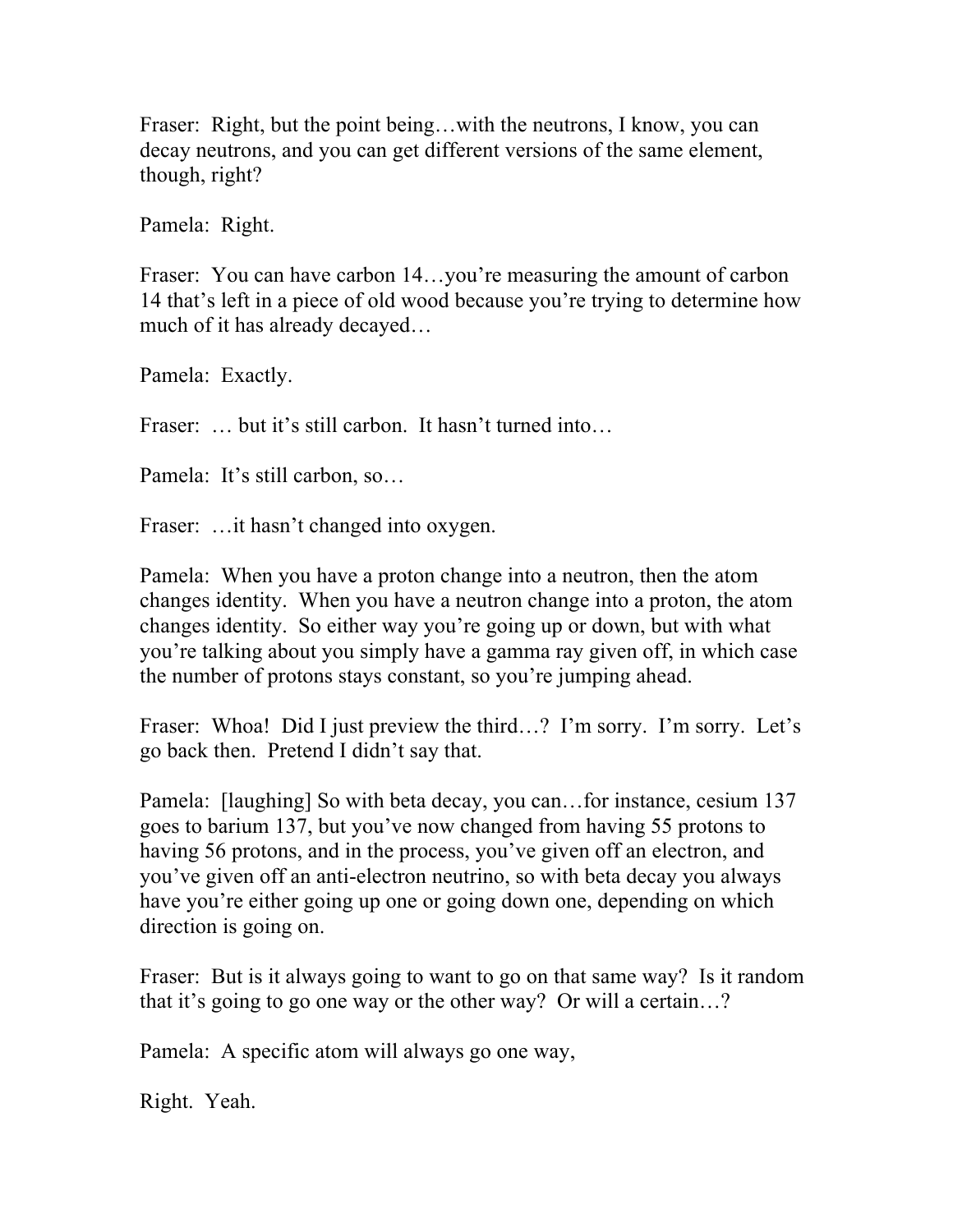Pamela: So it's sort of like (I'm running out of analogies here)…it's really just one of those thing where it's just like, "I'd be happier if you added a Jenga block, or I'd be happy if you removed a Jenga block."

Fraser: Right. That makes sense. You can imagine the best strategy from this point on. Absolutely. OK, so that's our second form of radioactive decay, and then I gave a terrifying preview of the third one, so why don't we just get right into that one, then?

Pamela: So our third state – this is almost always coupled with the beta decay, and this is by far the most deadly form of all of these, and part of the reason it's the most deadly is it's a combination of very high energy, and very hard to block, and this is the gamma radiation coming off from gamma decay. So in this case, you have an atom will often decay via one of these beta processes I just talked about. This is where a proton converts to a neutron, or a neutron converts to a proton, and the atom that's left behind has an electron that's not entirely in its lowest energy state, so you have…or it has the protons inside -- they have spins, and so depending on how the spins are aligned, it may not be at the lowest possible energy state. It's close, but not quite there, and so in order to get to the proper energy state, it has to give off a photon of high-energy radiation. It has to give off this gamma ray to compensate for the difference in the spins, the difference in the alignments. There's lot of different little things that can change, and when they change, that energy from the change has to go somewhere, and it goes into a high-energy bit of light, a high-energy photon, a gamma ray photon. So we see this with cobalt for instance, cobalt 60 decays into nickel 60, this is going from 27 protons to 28 protons, and when it's done with this decay process, there's this slight energy difference that it's not happy with, and so it ends up giving off this slight energy difference via a gamma ray.

Fraser: And let's just be clear on how awful gamma rays are. And they turn you into the Hulk, as we know…

Pamela: Well, they turn you into the Hulk, but these are things that just basically blast apart your DNA when they hit it. One…so a helium atom you can stop with a piece of paper. That's fairly safe. If you spill materials that give off alpha particles, you close glass doors, and you pretend it's not there, and you put caution tape across this. I kid you not. I've seen this happen in a university laboratory.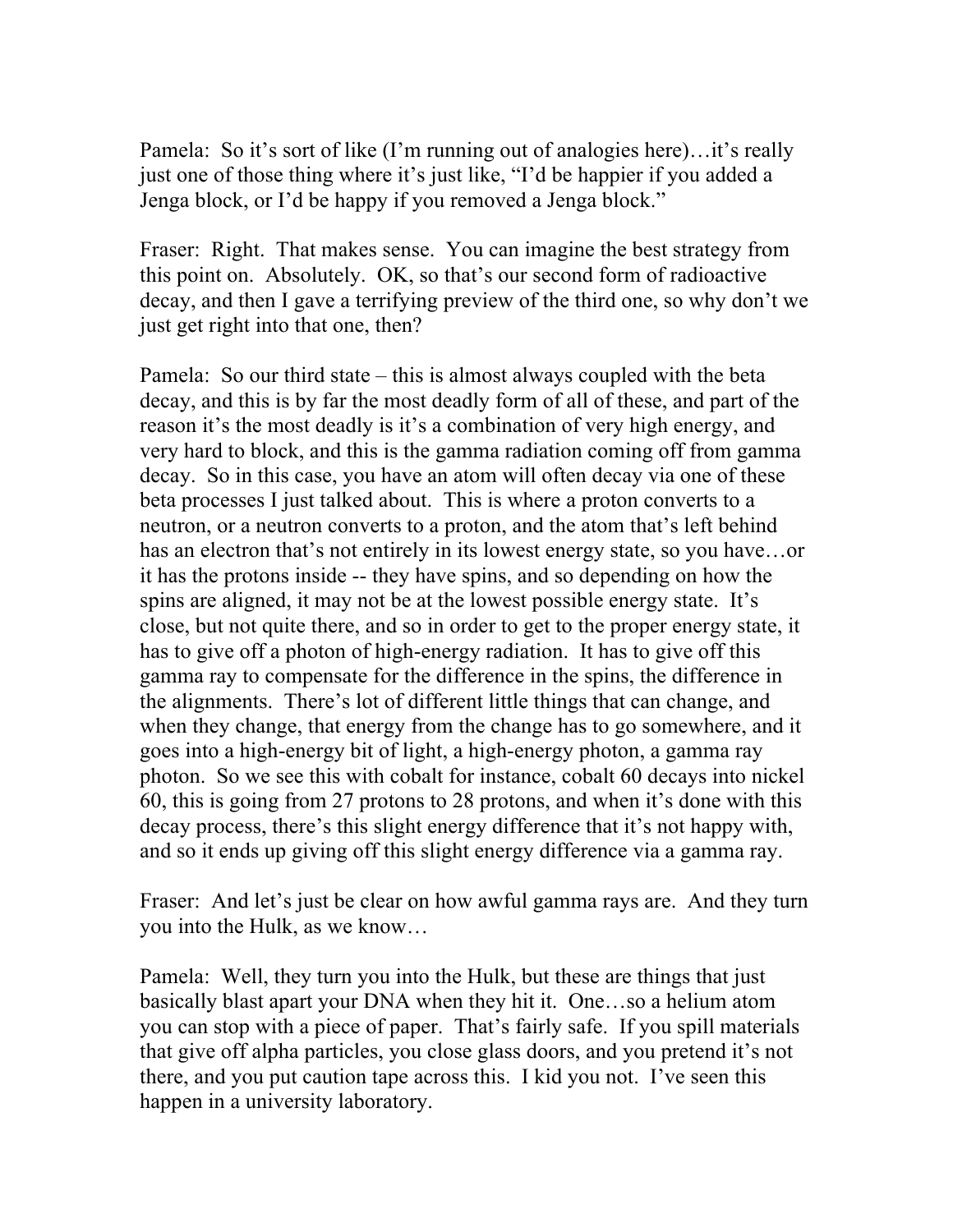Fraser: It's like, "Don't touch that over there. Don't open that door."

Pamela: Yeah, exactly. It may look like someone spilled chalk, but that gives off alpha particles. With gamma ray radiation, you're looking at brick walls with lead bricks, and still some of them are going to leak through. It's a BAD situation. And the gamma rays, they're just sort of blast up your DNA, and your DNA doesn't repair itself particularly well, so you're looking at all sorts of different cancers coming from this.

Fraser: So this would be removing our Jenga blocks by exploding them.

Pamela: Exactly. Exactly. You don't want to deal with this.

Fraser: We don't want to deal with that...OK, so we've got our three methods of radioactive decay. So then, how do we use these in our daily lives? I mean, you mentioned already that we use the decay of the…is it americium?

Pamela: Americium. Yeah.

Fraser: Americium in smoke detectors, you know, we've already talked a bit about radioactive decay for carbon dating.

Pamela: Right, so we end up with radioactive particles get used for a lot of different things. What's kind of awesome is we can actually predict from watching, basically, how long it's going to take for different materials to decay, and so there are a lot of medical applications where you want to treat a tumor with radiation over a prolonged period of time, and so you can do capsules, you can do inserts that they put into the body that have radioactive materials in them with a known half-life, where it's known over this period of time, this rate of radiation is going to be given off. It will irradiate the tumor; it will kill off the cancer. That's a good use. Similarly, we can use other forms of radiation for, as we said, for spacecraft radio thermogen – RTGs.

Fraser: And you know that it's going to be giving off a set amount of energy at a very precise rate that can be then turned into electricity on a spacecraft.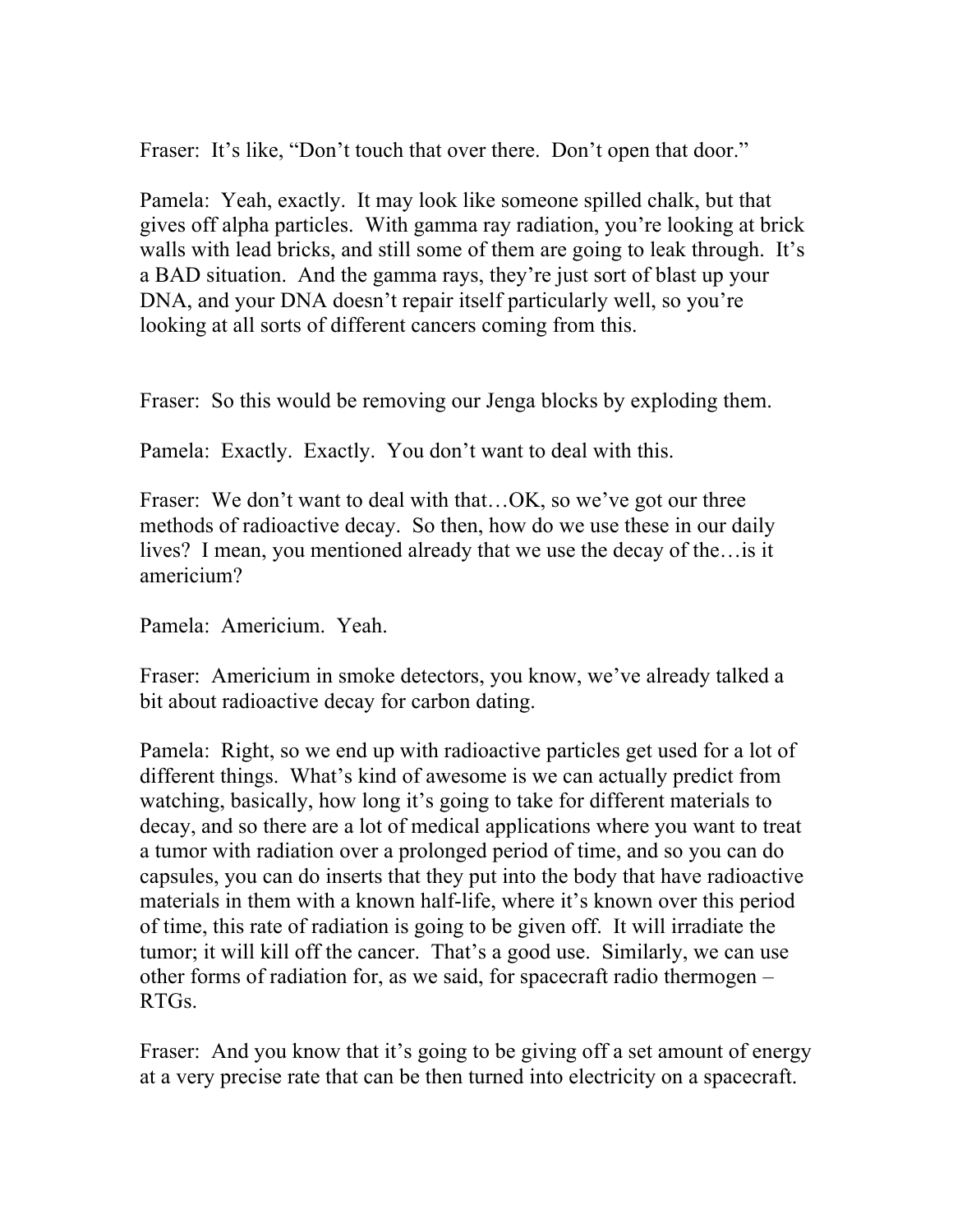Pamela: And then we can turn this around when we're digging through Earth's soil, we can dig up a rock, we can count up how many atoms of the radio isotope, how many atoms there are of the daughter isotope – the thing that is produced via the radioactive decay, and we can figure out how old that rock is. We can, similarly, look out at the stars, and we can measure in the spectral lines what the composition of the different atoms in the star is, and so we can start to actually, with extremely long-lived radioactive materials, start to date the stars this way.

Fraser: Can you give me an example about how they actually will do that? I mean, I know they use Uranium, don't they, as one of them? There's a bunch of them.

Pamela: There's…strontium's another one. There's a whole bunch of different elements. It's a matter of just changing how many neutrons are inside of an atom, changes where the different spectral fingerprint lines are, very slightly, but if you have a high enough resolution spectrograph, you can see the shifting of the lines, so you can measure how much of each isotope of an atom is in a star, if you have a high enough resolution spectrograph once know how much of each isotope is there you can start to get at the ratios of the amount that's in the star and assuming that all of the material in the star was formed roughly the same time, that can start to give you a sense of what is the minimum age on that star. Now, here on the planet Earth, all of our material came from supernova, we look at stars, all of these things came from supernova, so we're really saying: it's been this long since a supernova went off, and that's kind of cool.

Fraser: And how long are we saying it has been since a supernova's gone off?

Pamela: Well, we know here on the planet Earth, the material that we have was last mixed about 5.5 billion years ago, and then the supernovas are older than that, clearly.

Fraser: And so this is a situation where you know the rate that the elements are going to be decaying at, you look at a distant star, and you measure those (you call them the daughter elements), you look at the two kinds of elements that should be coming out of this radioactive decay and then you just measure them, you just compare the ratios and then I guess do some math and look up a table, and just count back, and say, "OK, we've got 75%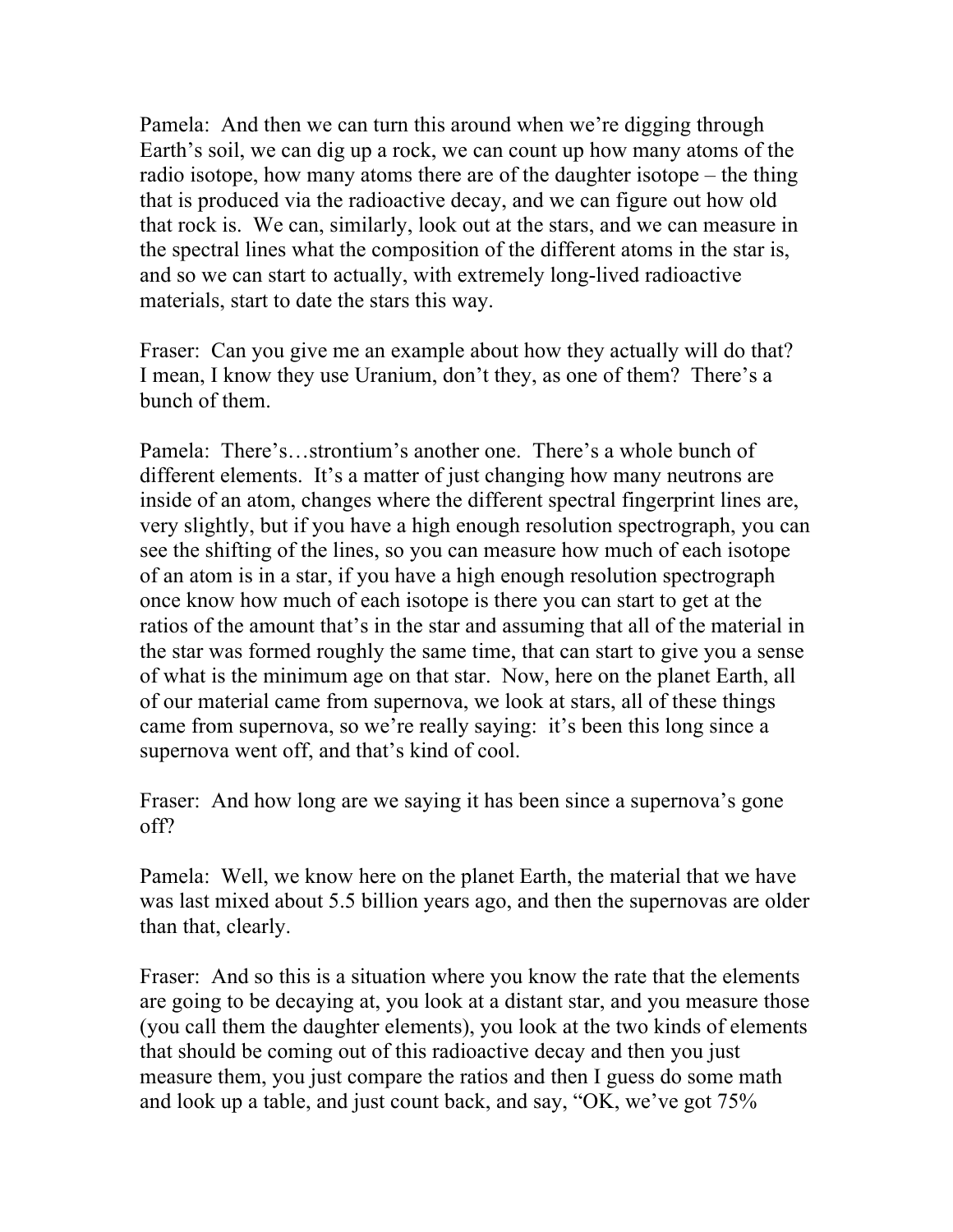uranium, and…whatever, 25% polonium," (I'm just making this up)… That tells us that the star is at least 2.5 billion years old. Now, I say the at least part because it could be older than that, right?

Pamela: Well, right. This is a matter of mixing, and this is where I say lower limits. So here on the planet Earth, for instance, our stuff that the planet was made from was mixed up at a given point. Now, prior to that it may have …that material clearly existed, but if you had a lump of uranium in the past and it happily decayed, but then it got mixed up later, those daughter elements could have gone off somewhere else, so you're actually looking at what is the age that things last got mixed up. And what's kind of awesome is we've observed radioactive decays over 55 orders of magnitude of time, so as precisely as we can measure on short time intervals, as precisely as we can measure on long time intervals, there are decay processes spanning 55 orders of magnitude of time.

Fraser: So there's just like these overlapping yardsticks that can be used to determine almost anything.

Pamela: Exactly. So we can work our way down to the shortest time periods, and all the way out to the longest time periods, and it's kind of amazing.

Fraser: Now, is everything going to decay? I mean, if we go from carbon 14 to carbon 12, we go from uranium this to uranium that, will we all just end up with protons in the end?

Pamela: Well, so some atoms we clearly haven't seen decay. There are things that seem to be completely stable, but then we hit this problem known as all the Grand Unified Theories think that protons should decay. Now, we've never seen a proton decay. People have been watching for protons to decay, and the way that math works is if you have a probability that one will decay over 10 to the 34 years, if you take 10 to the 34 and put them in a vat, one of them should decay on any given year. And this is how we're able to understand supernovae, for instance. We know that any particular spiral galaxy should have one supernova every 100 years, you look at 100 galaxies for one year, one of them should have a supernova go off -- same thing works with radioactive decays. Now, no matter how many protons we put in a vat, we aren't seeing them decay, so all the Grand Unified Theories say protons should decay, but we haven't observed this.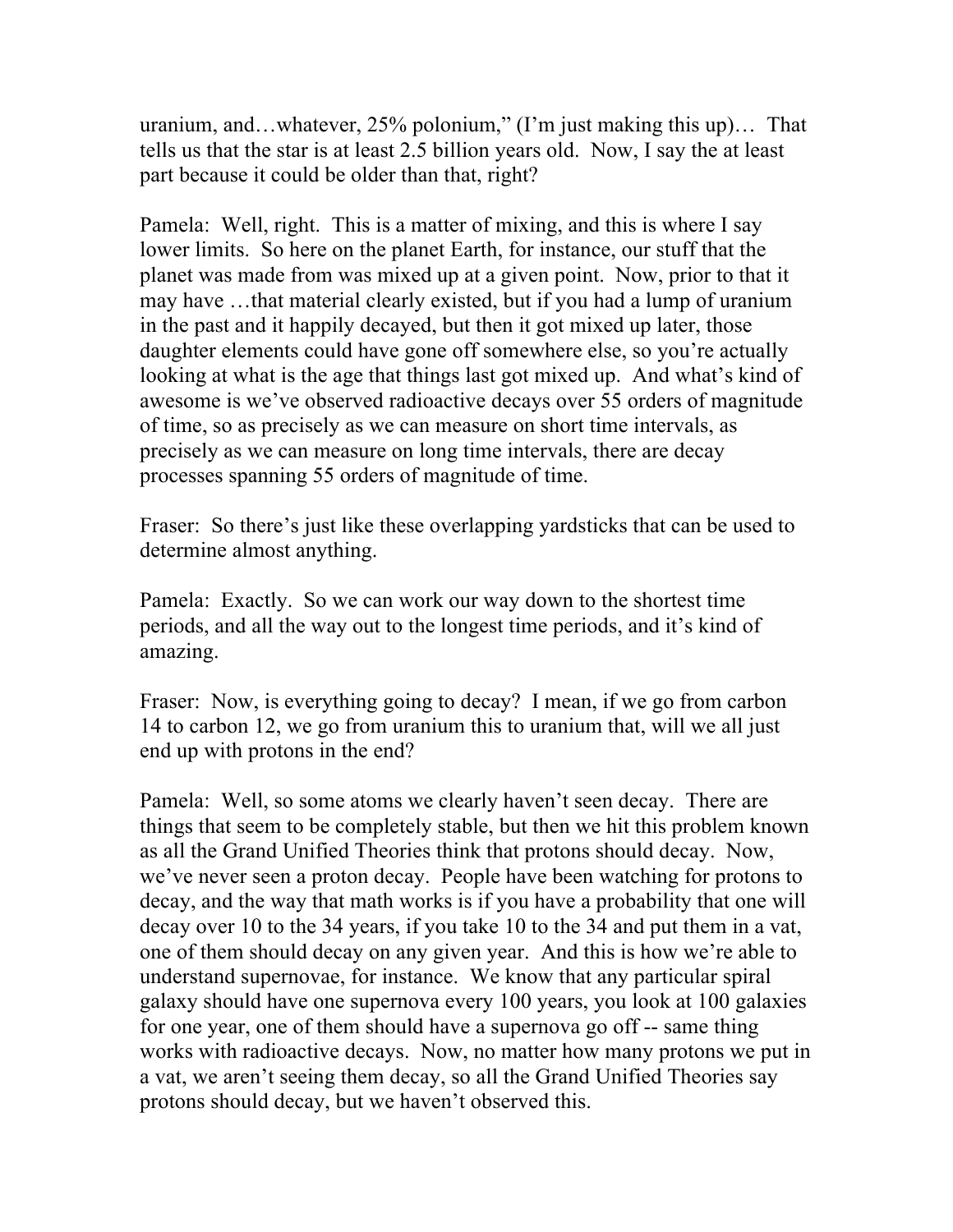Fraser: So, but will helium decay?

Pamela: Well, if protons are going to decay, then yes.

Fraser: For sure – yes.

Pamela: But helium seems to be completely on its own, stable in that twoproton-two-neutron configuration. It's happy to stay that way. Leave it on a shelf, it stays helium, it stays unbonded, it's inert, doesn't play well with others kind of…

Fraser: Forever? So it would never...

Pamela: Unless…

Fraser: Unless protons decay, right?

Pamela: Unless those protons decay.

Fraser: Right, right. Unless its underlying protons are falling apart.

Pamela: So this is where you get the valleys of stability within the table of nucleotides.

Fraser: And so like I wonder like what kinds of experiments have been done to search for this proton decay? I mean, 10 to the 34 protons sounds like a lot, but I wonder, is that a lot? Is that like as big as a house? How much protons do you need? A big bag of hydrogen?

Pamela: [laughing] Well, it's actually a big tank of heavy water is what they use. So you take a big tank of heavy water, and you wait to see if decays take place.

Fraser: And so the math tells, with these Grand Unified Theories, the math is telling us that a proton decaying is going to release a certain kind of energy, it's going to give a very specific signature, and then you put these detectors all around and you wait and you wait…and they're still waiting.

Pamela: And you see nothing!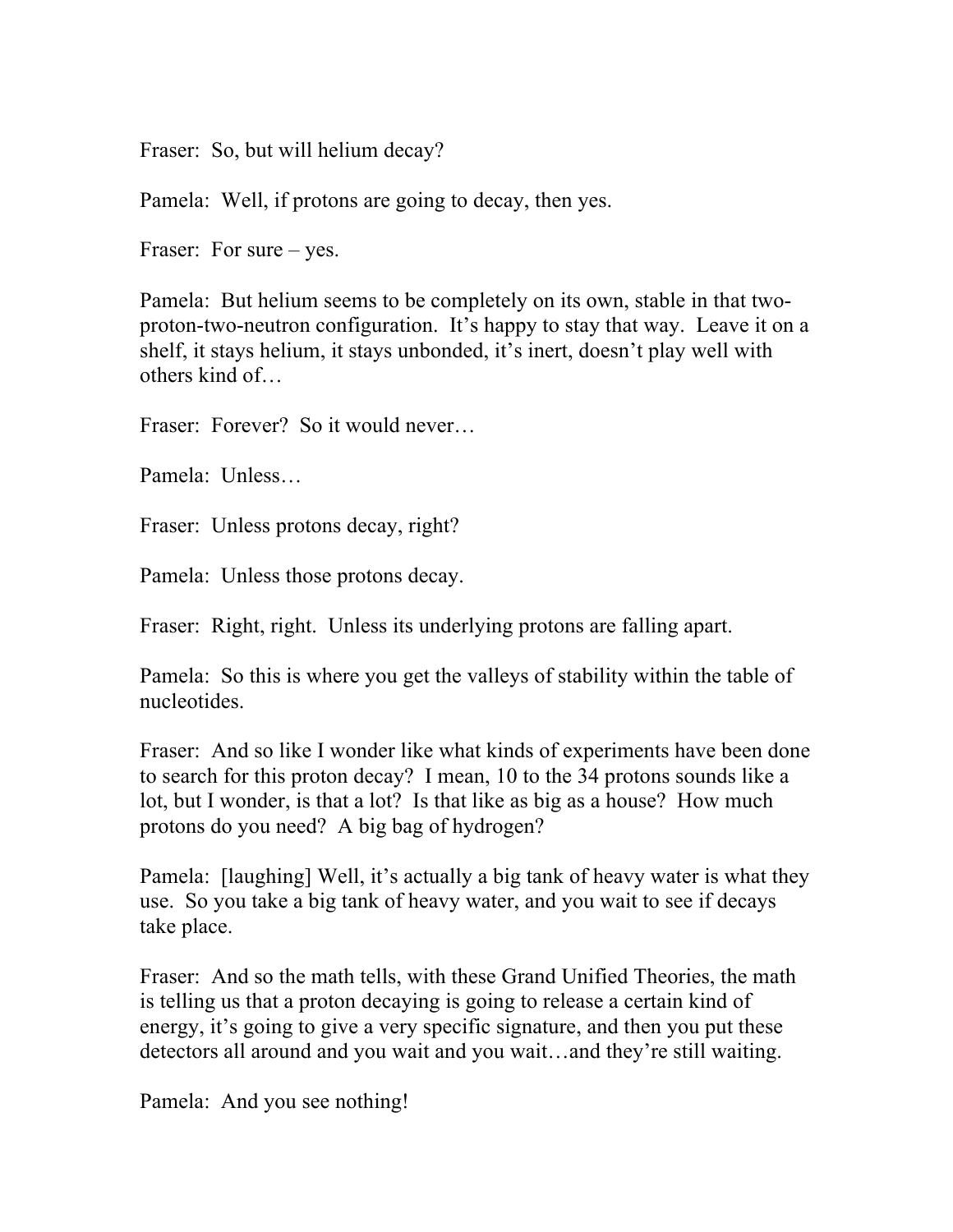Fraser: And they're still waiting. Well, that's weird! Is it so unusual that it's starting to cause problems with the Grand Unified Theories?

Pamela: It is. It is kind of problematic. And here's the problem that we have with particle physics right now. We have this standard model that is based purely on observations, that explains the universe we live in fairly well, but doesn't explain the "why" of the universe that we live in because it's based on observations, not on first principles, and theorists would love to come up with a theory that allows you start from math to get to the universe we live in, and we can't figure out how to do that without proton decay. And there's other particles that we're looking for with CERN that if we don't find them, again, we can't get to those first principles. So we're looking for super-symmetric particles, we're looking for the Higgs. It looks like we've probably found the Higgs, but now we're looking for the supersymmetric particles, and without them, we don't have first principles, and we want that underlying math. It's not there.

Fraser: Right. Yeah, we've done a whole episode on that, and it's pretty interesting. I don't remember which episode number it is, but yeah, we've done a whole episode where we talk about the Grand Unified Theory, and talk about the search for the super-symmetrical particles, and the fact that really this journey is…of actually finding these things has only really begun. If we find the Higgs within the next year, which we kind of probably have…

Pamela: Uh, yeah…it's just a matter of re-[missing audio] the data.

Fraser: That's not the end of the story; that's really just the beginning.

Pamela: No, that's the beginning.

Fraser: Yeah. OK, cool. Well, thanks a lot, Pamela. This was great, and I hope this really helped people understand radioactive decay, and not take apart your smoke detector.

Pamela: And don't eat it. It's…

Fraser: And don't take any of those exotic tonics and elixirs that contain radioactive spirits.